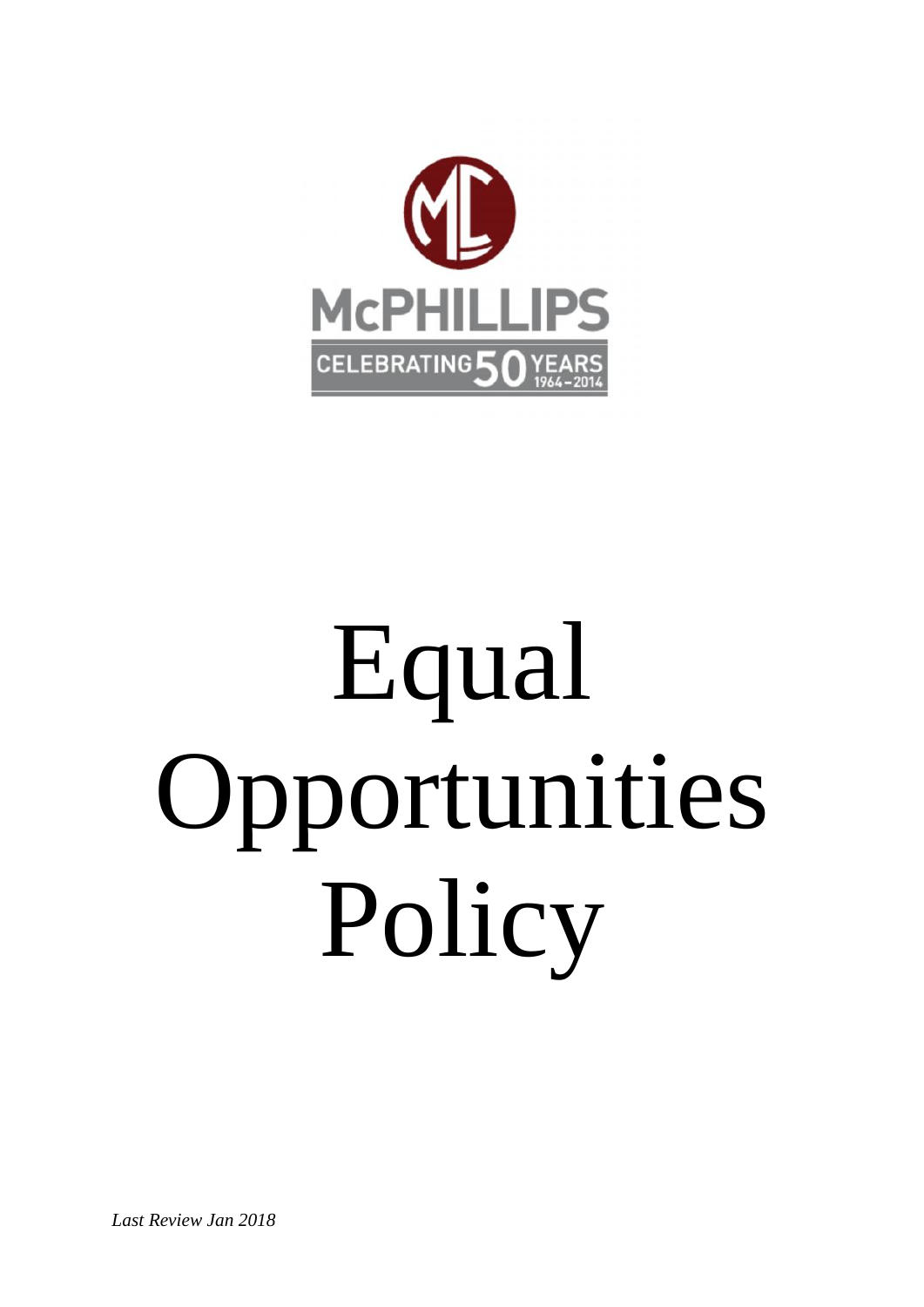# **Schedule 1 Equal opportunities policy**

### **1. EQUAL OPPORTUNITIES STATEMENT**

McPhillips (Wellington) Limited is committed to promoting equal opportunities in employment. You and any job applicants will receive equal treatment regardless of age, disability, gender reassignment, marital or civil partner status, pregnancy or maternity, race, colour, nationality, ethnic or national origin, religion or belief, sex or sexual orientation (**Protected Characteristics**).

# **2. ABOUT THIS POLICY**

- 2.1 This policy sets out our approach to equal opportunities and the avoidance of discrimination at work. It applies to all aspects of employment with us, including recruitment, pay and conditions, training, appraisals, promotion, conduct at work, disciplinary and grievance procedures, and termination of employment.
- 2.2 This policy covers all employees, officers, consultants, contractors, volunteers, interns, casual workers and agency workers.
- 2.3 This policy does not form part of any employee's contract of employment and we may amend it at any time.

# **3. WHO IS RESPONSIBLE FOR THIS POLICY?**

- 3.1 Our board of directors (the board) has overall responsibility for the effective operation of this policy and for ensuring compliance with discrimination law. Day-to-day operational responsibility for this policy has been delegated to managers.
- 3.2 All managers must set an appropriate standard of behaviour, lead by example and ensure that those they manage adhere to the policy and promote our aims and objectives with regard to equal opportunities. Managers will be given appropriate training on equal opportunities awareness and equal opportunities recruitment and selection best practice. The Directors have overall responsibility for equal opportunities training.
- 3.3 If you are involved in management or recruitment, or if you have any questions about the content or application of this policy, you should contact a Director to request training or further information.
- 3.4 This policy is reviewed on an on going basis by the board. Recommendations for change should be reported to a Director.
- 3.5 Staff are invited to comment on this policy and suggest ways in which it might be improved by contacting a Director.

# **4. DISCRIMINATION**

- 4.1 You must not unlawfully discriminate against or harass other people including current and former employees, job applicants, clients, customers, suppliers and visitors. This applies in the workplace, outside the workplace (when dealing with customers, suppliers or other work-related contacts or when wearing a work uniform), and on work-related trips or events including social events.
- 4.2 The following forms of discrimination are prohibited under this policy and are unlawful: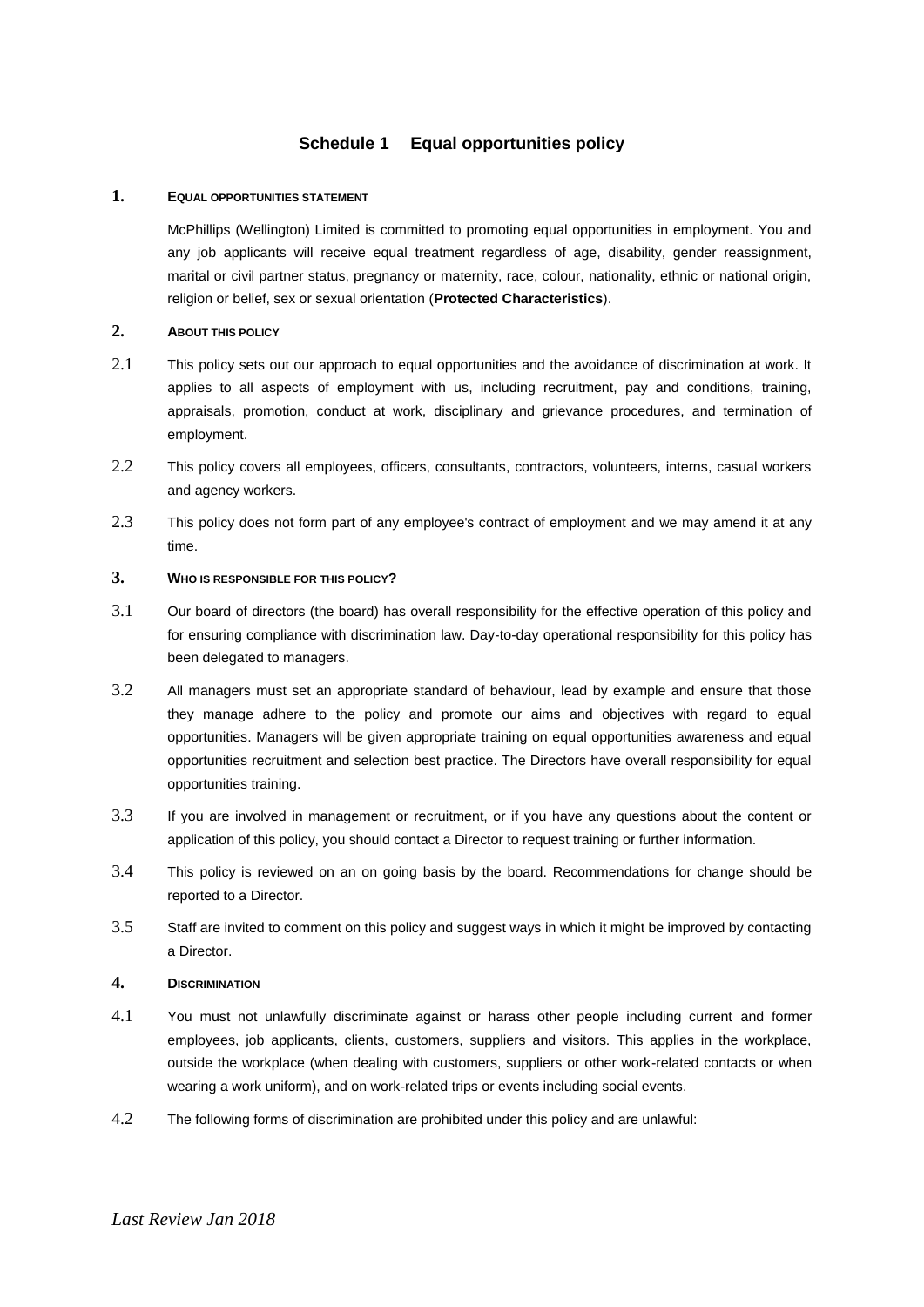- (a) **Direct discrimination:** treating someone less favourably because of a Protected Characteristic. For example, rejecting a job applicant because of their religious views or because they might be gay.
- (b) **Indirect discrimination:** a provision, criterion or practice that applies to everyone but adversely affects people with a particular Protected Characteristic more than others, and is not justified. For example, requiring a job to be done full-time rather than part-time would adversely affect women because they generally have greater childcare commitments than men. Such a requirement would be discriminatory unless it can be justified.
- (c) **Harassment:** this includes sexual harassment and other unwanted conduct related to a Protected Characteristic, which has the purpose or effect of violating someone's dignity or creating an intimidating, hostile, degrading, humiliating or offensive environment for them. Harassment is dealt with further in our Anti-harassment and Bullying Policy.
- (d) **Victimisation:** retaliation against someone who has complained or has supported someone else's complaint about discrimination or harassment.
- (e) **Disability discrimination:** this includes direct and indirect discrimination, any unjustified less favourable treatment because of the effects of a disability, and failure to make reasonable adjustments to alleviate disadvantages caused by a disability.

# **5. RECRUITMENT AND SELECTION**

- 5.1 Recruitment, promotion, and other selection exercises such as redundancy selection will be conducted on the basis of merit, against objective criteria that avoid discrimination. Shortlisting should be done by more than one person and with the involvement of the Directors, where possible. Our recruitment procedures should be reviewed regularly to ensure that individuals are treated on the basis of their relevant merits and abilities.
- 5.2 Vacancies should generally be advertised to a diverse section of the labour market. Advertisements should avoid stereotyping or using wording that may discourage particular groups from applying. They should include a short policy statement on equal opportunities and a copy of this policy will be made available on request.
- 5.3 We take steps to ensure that our vacancies are advertised to a diverse labour market and, where relevant, to particular groups that have been identified as disadvantaged or underrepresented in our organisation. Where appropriate, the Directors may approve the use of lawful exemptions to recruit someone with a particular Protected Characterisic, for example, where the job can only be done by a woman. The advertisement should specify the exemption that applies.
- 5.4 Job applicants should not be asked questions which might suggest an intention to discriminate on grounds of a Protected Characteristic. For example, applicants should not be asked whether they are pregnant or planning to have children.
- 5.5 Job applicants should not be asked about health or disability before a job offer is made. There are limited exceptions, which should only be used with the approval of the Directors. For example:
	- (a) Questions necessary to establish if an applicant can perform an intrinsic part of the job (subject to any reasonable adjustments).
	- (b) Questions to establish if an applicant is fit to attend an assessment or any reasonable adjustments that may be needed at interview or assessment.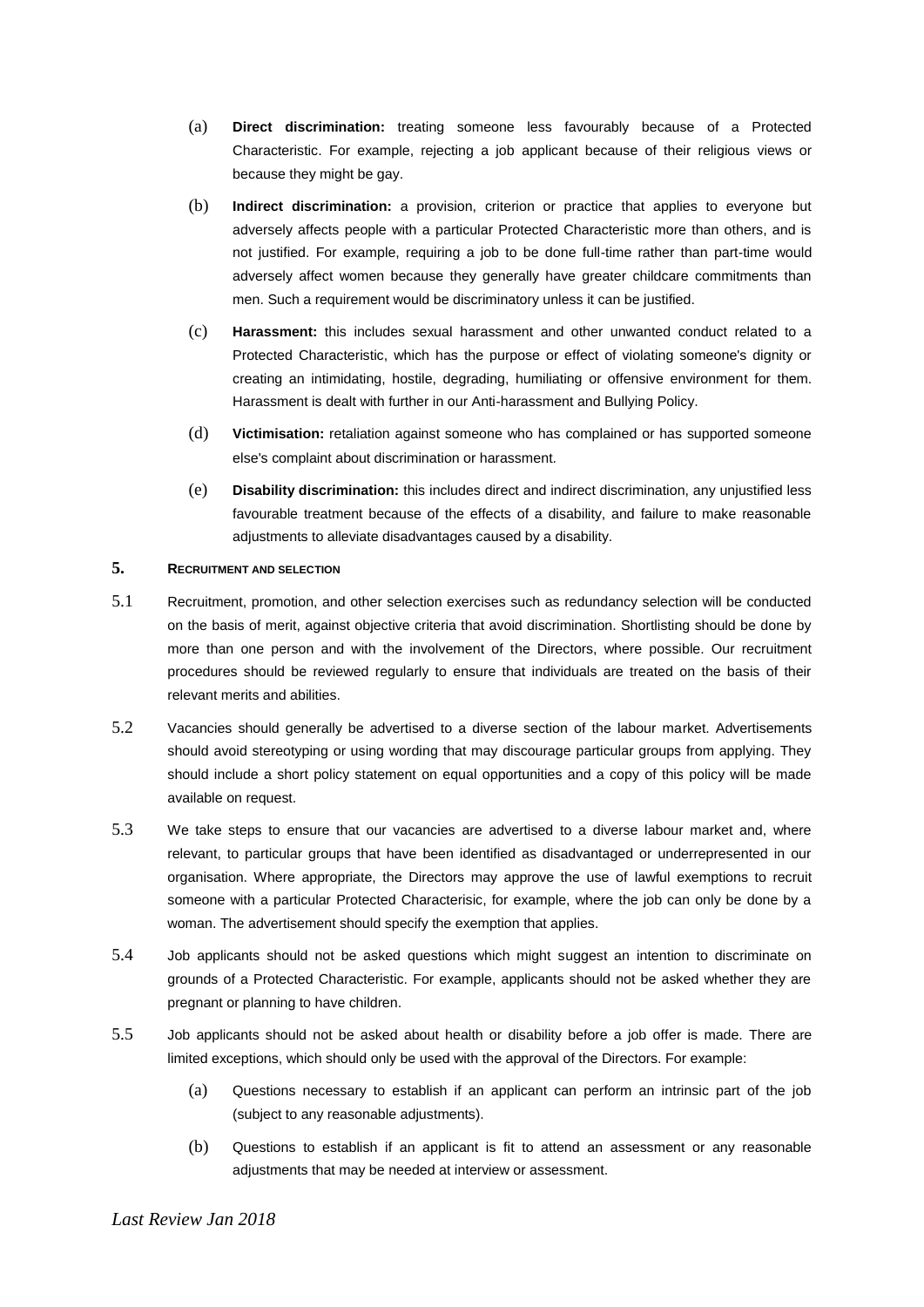- (c) Positive action to recruit disabled persons.
- (d) Equal opportunities monitoring (which will not form part of the selection or decision-making process).

Where necessary, job offers can be made conditional on a satisfactory medical check.

- 5.6 We are required by law to ensure that all employees are entitled to work in the UK. Assumptions about immigration status should not be made based on appearance or apparent nationality. All prospective employees, regardless of nationality, must be able to produce original documents (such as a passport) before employment starts, to satisfy current immigration legislation. The list of acceptable documents is available from [the Human Resources Department or] the UK Border Agency.
- 5.7 To ensure that this policy is operating effectively, and to identify groups that may be underrepresented or disadvantaged in our organisation, we monitor applicants' ethnic group, gender, disability, sexual orientation, religion and age as part of the recruitment procedure. Provision of this information is voluntary and it will not adversely affect an individual's chances of recruitment or any other decision related to their employment. The information is removed from applications before shortlisting, and kept in an anonymised format solely for the purposes stated in this policy. Analysing this data helps us take appropriate steps to avoid discrimination and improve equality and diversity.

### **6. TRAINING AND PROMOTION AND CONDITIONS OF SERVICE**

- 6.1 Training needs will be identified through regular appraisals. You will be given appropriate access to training to enable you to progress within the organisation and all promotion decisions will be made on the basis of merit.
- 6.2 Workforce composition and promotions will be regularly monitored to ensure equality of opportunity at all levels of the organisation. Where appropriate, steps will be taken to identify and remove unjustified barriers and to meet the special needs of disadvantaged or underrepresented groups.
- 6.3 Our conditions of service, benefits and facilities are reviewed regularly to ensure that they are available to all of you who should have access to them and that there are no unlawful obstacles to accessing them.

### **7. TERMINATION OF EMPLOYMENT**

- 7.1 We will ensure that redundancy criteria and procedures are fair and objective and are not directly or indirectly discriminatory.
- 7.2 We will also ensure that disciplinary procedures and penalties are applied without discrimination, whether they result in disciplinary warnings, dismissal or other disciplinary action.

# **8. DISABILITIES**

- 8.1 If you are disabled or become disabled, we encourage you to tell us about your condition so that we can support you as appropriate.
- 8.2 If you experience difficulties at work because of your disability, you may wish to contact your manager and/or a Director to discuss any reasonable adjustments that would help overcome or minimise the difficulty. Your manager and/or a Director may wish to consult with you and your medical adviser about possible adjustments. We will consider the matter carefully and try to accommodate your needs within reason. If we consider a particular adjustment would not be reasonable we will explain our reasons and try to find an alternative solution where possible.